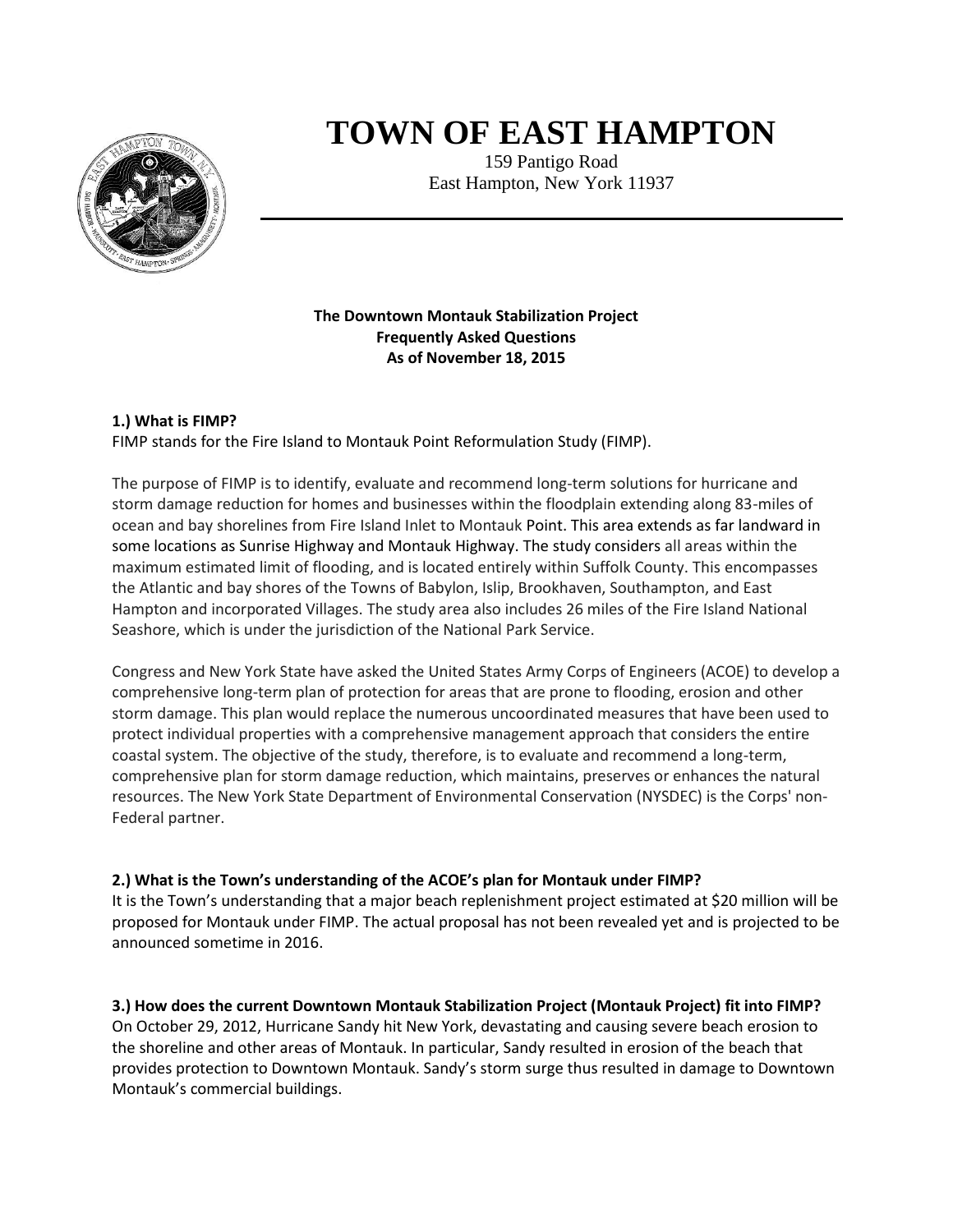In response to Sandy's devastating impact, Congress passed the Disaster Relief Appropriations Act, Public Law 113-2, providing full Federal funding of the FIMP Reformulation Project. Once funding became available, the ACOE decided to go forward with a smaller, emergency project in Downtown Montauk. The Project does not constitute the Corps' full efforts to undertake and implement the ongoing FIMP Reformulation Project. Rather, it is a one-time, stand-alone storm protection measure aimed at addressing an area stated to be especially, and immediately, vulnerable to storm damage. The area of the Project construction is the Downtown Montauk beach area from South Emery Street to the Atlantic Terrace Motel. The stated purpose of the Montauk Project is to provide protection to Downtown Montauk – protection that the Sandy-eroded beach can no longer provide.

#### **4.) Who are the parties involved in the Montauk Project?**

The U. S. Army Corps of Engineers (ACOE), New York State Department of Environmental Conservation (NYSDEC), and Suffolk County are all working with the Town of East Hampton to promote erosion control and storm damage reduction measures on Town-owned properties located within the Downtown Montauk Stabilization Project area.

## **5.) Who is the lead agency on the Montauk Project?**

This is a federal project and the ACOE conducted the federal environmental review pursuant to National Environmental Policy Act (NEPA) while the NYSDEC is the lead agency that conducted the environmental review for the state under the New York State Environmental Quality Review Act (SEQRA).

## **6.) What role does the Town of East Hampton play?**

In order for the Downtown Montauk Stabilization Project to proceed, the ACOE and NYSDEC required that a local municipality agree to be the Local Sponsor of the Project. The Town of East Hampton by resolution, adopted on November 20, 2014, agreed to be the Local Sponsor.

#### **7.) What is the responsibility of the Local Sponsor?**

The Local Sponsor is responsible for the cost and performance of operation, maintenance, repair, and rehabilitation of the Project. By Resolution No. 765-2014, adopted on October 7, 2014, the County of Suffolk agreed to share equally in the operation and maintenance costs for the Project and has entered into an Inter-municipal Agreement with the Town of East Hampton.

Therefore the Town and County are responsible for the maintenance of the bags, sand cover, snow fencing, and walkways upon completion of the project. There is an executed agreement for the County and Town to share this cost on a 50/50 basis. The Army Corps has estimated the average annual maintenance cost at \$150,000 per year. Of course in any given year this cost could be higher or lower. In the event of a federally declared disaster the ACOE would be responsible for the repair of the project under federal law.

## **8.) When did discussions first begin regarding a project with the ACOE?**

Discussions first began just after Sandy. The first Town Board resolution on a project in the Downtown area was introduced and unanimously adopted on April 18, 2013.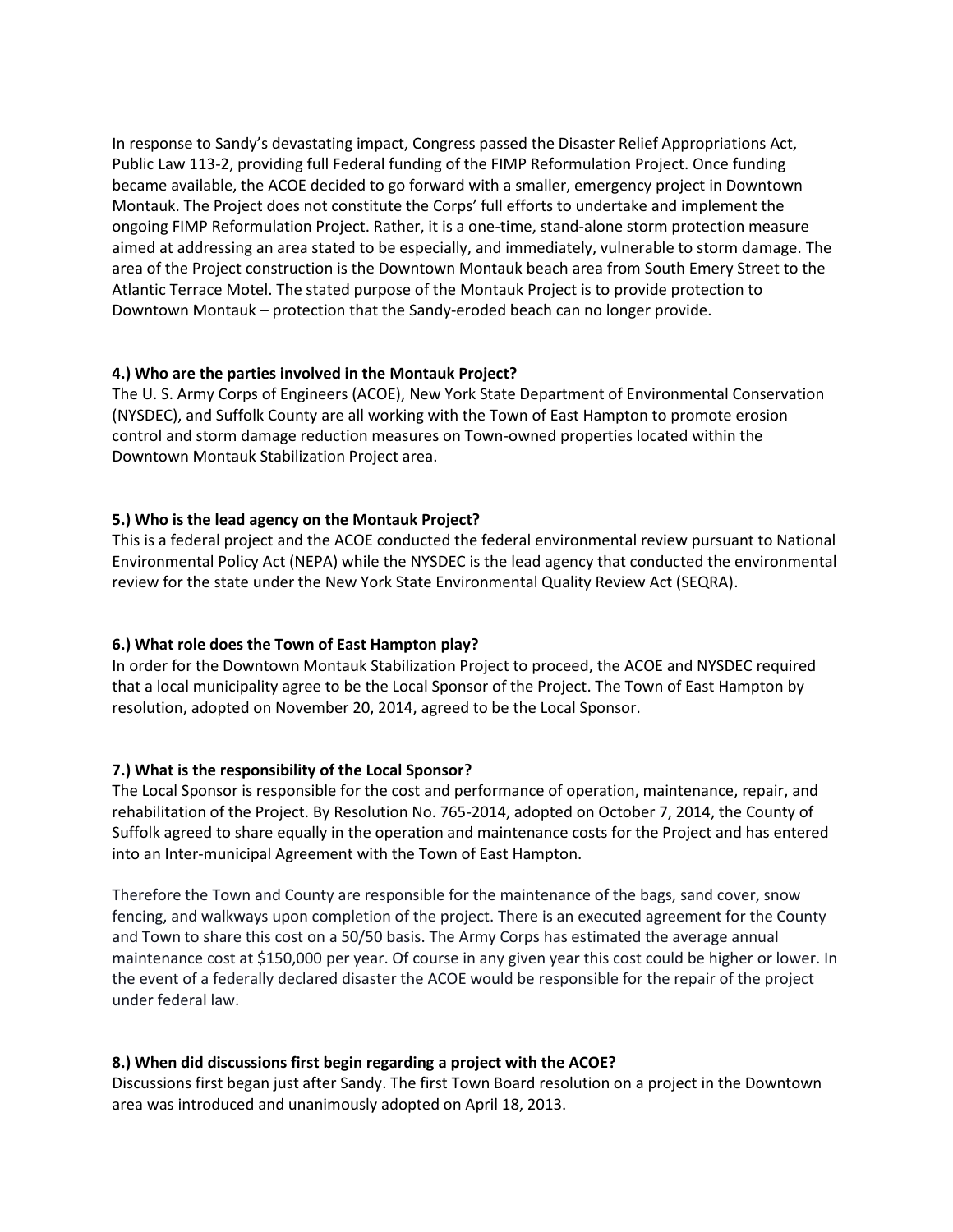Resolution 2013-373 stated:

WHEREAS, the Montauk Business District has suffered severe erosion due to Super Storm Sandy and remains at risk; and

WHEREAS, preventing the loss of businesses, tourism, recreational and natural resources is paramount to the economic survival of Montauk; and

WHEREAS, there is a broad support in the local community to restore the wide sand beach and protective dunes along approximately 2.5 miles of shoreline; and

WHEREAS, the Town of East Hampton desires to entertain options for an engineered beach, now, therefore be it

RESOLVED, that the Town of East Hampton respectfully supports Federal funding and attendant coastal engineering resources from the Army Corps of engineers for an engineered beach.

## **9.) Did the Town Board hold public discussions about a federally funded project in Downtown Montauk?**

The Town Board spent close to three years reviewing this project. The Town Board typically holds close to sixty open meetings per year and allows public comment at each meeting. There were approximately ten public meetings over the past three years held by the Town Board during which this project was discussed with specificity. Two of those meetings were special meetings held, in addition to the Town Board's normal meetings, where the Army Corps of Engineers appeared to describe the Project and answer questions, one of which was held in Montauk. The Town Board passed numerous resolutions in furtherance of this project, all of which are available as part of the public record. Moreover, the Project has been widely publicized in the local newspapers throughout the Board's review.

## **10.) What were the original alternatives presented by the ACOE?**

The ACOE presented five alternatives at the meeting held in East Hampton Town Hall on September 26, 2013:

- 1.) Sand only
- 2.) Relocation of hotels
- 3.) Feeder beach
- 4.) Sand and buried rock
- 5.) Groins

## **11.) When did the geotextile technology option get added to the list of alternatives?**

On October 5, 2013, the Concerned Citizens of Montauk (CCOM), invited Dr. Orrin H. Pilky, a professor emeritus of earth and ocean sciences at Duke University and a marine and coastal geologist specializing in the study of ocean beaches and coastal policy, and Dr. Stephen P. Leatherman, a professor and director of the laboratory for coastal research at Florida International University, to offer their insight at the meeting, named, "Beaches or Boulders: Montauk's Future Shoreline."

At the meeting the East Hampton Press published an article on October 8, 2013 entitled: *Coastal Experts Offer Input on Protecting Montauk's Beaches, Downtown*. The article stated: "Dr. Leatherman said he supports maximizing the amount of sand placed on the beaches to make them as wide as possible, but advised against hard structures. When the beaches erode, a buried seawall will become exposed, and such structures will be stuck there, he said. They never get removed. By that point, he said, the Army Corps will have moved on and Montauk will no longer be a priority, as it is now, because of the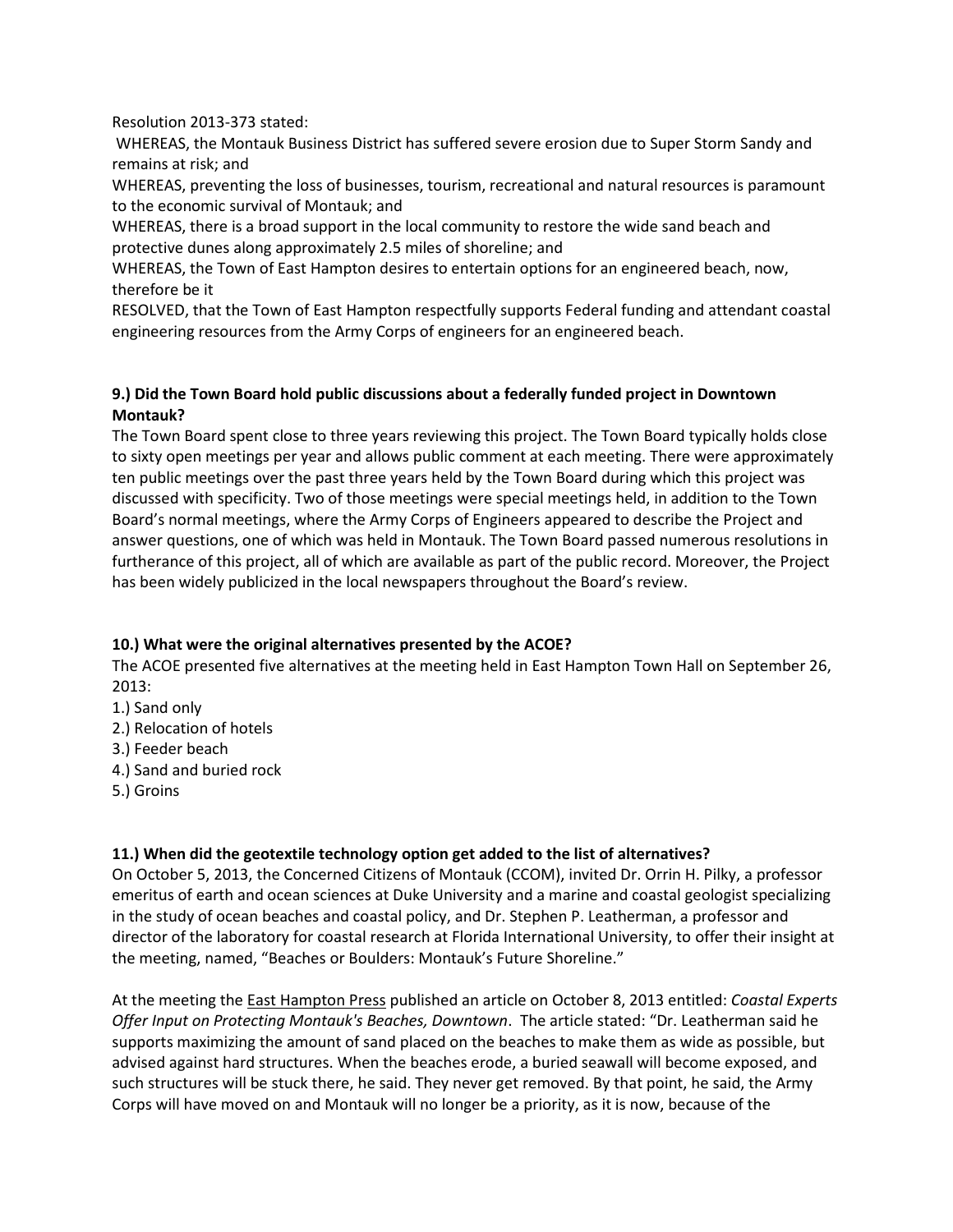destruction from Superstorm Sandy. To protect businesses, however, he suggested placing geotubes, or large bags pumped full of sand, under the beach. They can build up sand like a seawall, but have the advantages of not being a hard structure and have the possibility of taken out easily down the road."

Following the CCOM meeting, the Town Board adopted Resolution 2013-1139 requesting that the ACOE consider an option that called for geotextiles. The resolution read as follows: WHEREAS, the Montauk Business District suffered severe erosion due to Super Storm Sandy and remains vulnerable and at risk, both physically and financially; and WHEREAS, preventing the loss of businesses, tourism, recreational and natural resources is paramount to the economic survival of downtown Montauk and the Town of East Hampton; and WHEREAS, the U.S. Army Corps of Engineers has previously presented the Town of East Hampton with potential options for rebuilding and protecting the ocean beaches of Montauk; and WHEREAS, the Town of East Hampton has narrowed the presented options of feeder beach; groins; relocation; sand; and sand and buried rock to two preferred options, specifically the sand only option and the rock and sand option, and is awaiting financial impact recommendations from the Army Corps

of Engineers, now, therefore be it

RESOLVED, that in anticipation of the final recommendations of the U.S. Army Corps of Engineers, the Town of East Hampton respectfully approves and submits to the Corp the additional option of inclusion of geotextile tube technology and soft structure shoreline protection systems as a third preferred option.

#### **12.) How did the ACOE ultimately decide which alternative to pursue?**

The ACOE considered each option and, after conducting three years of review, authorized the current project. Further information on the ACOE review is available at: [http://www.nan.usace.army.mil/Missions/CivilWorks/ProjectsinNewYork/FireIslandtoMontaukPointRef](http://www.nan.usace.army.mil/Missions/CivilWorks/ProjectsinNewYork/FireIslandtoMontaukPointReformulationStudy.aspx) [ormulationStudy.aspx](http://www.nan.usace.army.mil/Missions/CivilWorks/ProjectsinNewYork/FireIslandtoMontaukPointReformulationStudy.aspx)

#### **13.) What are the specifics of the Montauk Project?**

The Project consists of stabilizing and reinforcing the existing dune along 3,100 ft. of the shoreline in downtown Montauk. The approximate \$8.4 million project calls for the installation of 14,000 sand filled geotextile bags weighing 1.7 tons each. The bags will be covered with 3 feet of sand.

The construction cost is 100% federally funded. The dune height is approximately at elevation 15 feet above the water line and will slope towards the water for a distance of about 50 feet. At certain times of high tides in the area where the beach is narrowest there will be very little flat beach. In addition the dune will be planted with beach grass and snow fenced on all four sides. Private property owners will be limited to one 4 foot path. The NYSDEC has required three public walkovers constructed of wood. These are perpendicular to the beach in existing public access points. There is no boardwalk running parallel to the beach.

There will be approximately 50,000 cubic yards of sand used in the project. Approximately 14,000 cubic yards will be required for the 3 feet of cover sand and the source of this sand is excavated sand on site. The balance or 36,000 cubic yards used to fill the bags and some fill will be trucked from a sand quarry approved by the ACOE.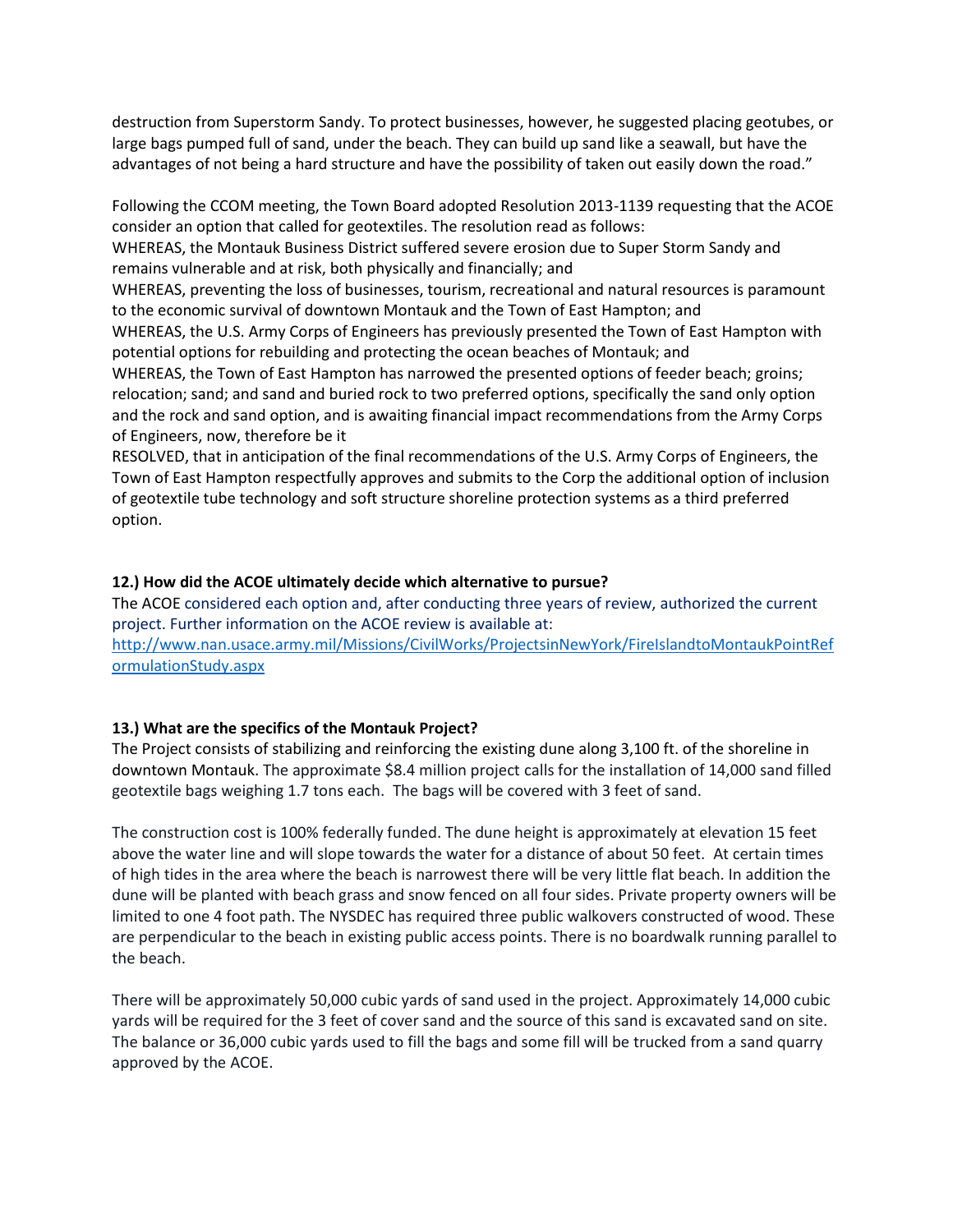**14.) Opponents to the Project have stated that geotextile bags violate the Town's LWRP which states that "only non-structural measures are permitted to minimize flooding and erosion". Are geotextile bags structural or non-structural? In other words, are they a hard or soft solution?** 

According to the ACOE the Project does not run afoul of those restrictions because dune reinforcement via the use of geotextile bags is "non-structural". The ACOE asserts that the use of geotextile bags are consistent with the "nourishment of beaches and dunes with appropriate material" as allowed pursuant to New York State's coastal erosion hazard area regulations. Moreover, the federal court's report and recommendation upheld the ACOE's position with regard to the non-structural status of the geotextile bags and the requisite consistency determinations made by the ACOE.

#### **15.) Who is the contractor for the Project?**

The Project has been awarded by the ACOE to a company known as H&L Contracting, LLC at a cost of \$8.4 million.

#### **16.) What is the timetable for the Project?**

To avoid interference with beach season, the ACOE agreed to start the Project beginning in October 2015. H&L began mobilization efforts – setting up equipment, machinery and office trailers – on or about October 1, 2015. The construction phase was set to begin on or about October 15, 2015 but was delayed due to a nor'easter and an action brought by Defend H2O seeking a temporary restraining order (TRO). The TRO was then denied. Construction began the first week of November and is expected to be complete by January 31, 2016.

#### **17.) Will the beach be closed during the construction?**

Parts of the beach will be closed until the completion of the Project, which is scheduled for February 2016. Upon completion of the Project, the full beach will re-open and the community will have full access to the beach.

#### **18.) What was the outcome of Defend H2O's motion to obtain a temporary restraining order to halt the Project?**

On October 1, 2015, Defend H2O and other parties brought a motion seeking a temporary restraining order and preliminary injunctive relief to federal court in an effort to stop this project. The Honorable Arthur D. Spatt, the United States District Court Judge to whom this matter is assigned held a hearing, denied the TRO on October 2, 2015 and referred the matter to the Honorable Magistrate Anne Shields to make a recommendation with regard to the requested preliminary injunction. Magistrate Shields made her recommendation and the parties must wait for Judge Spatt to render a final determination.

In an extremely well reasoned, 35 page decision, the Honorable Magistrate Anne Shields recommended denying the request for the preliminary injunction. The Magistrate offered, in part, the following rationale:

#### 1. Consistency Review

The Court recommends upholding the Army Corps August 11, 2014, determination that the project is consistent with the State's Coastal Management Program (CMP) and the Town's Local Waterfront Revitalization Program (LWRP). The consistency determination is comprised of a cover letter and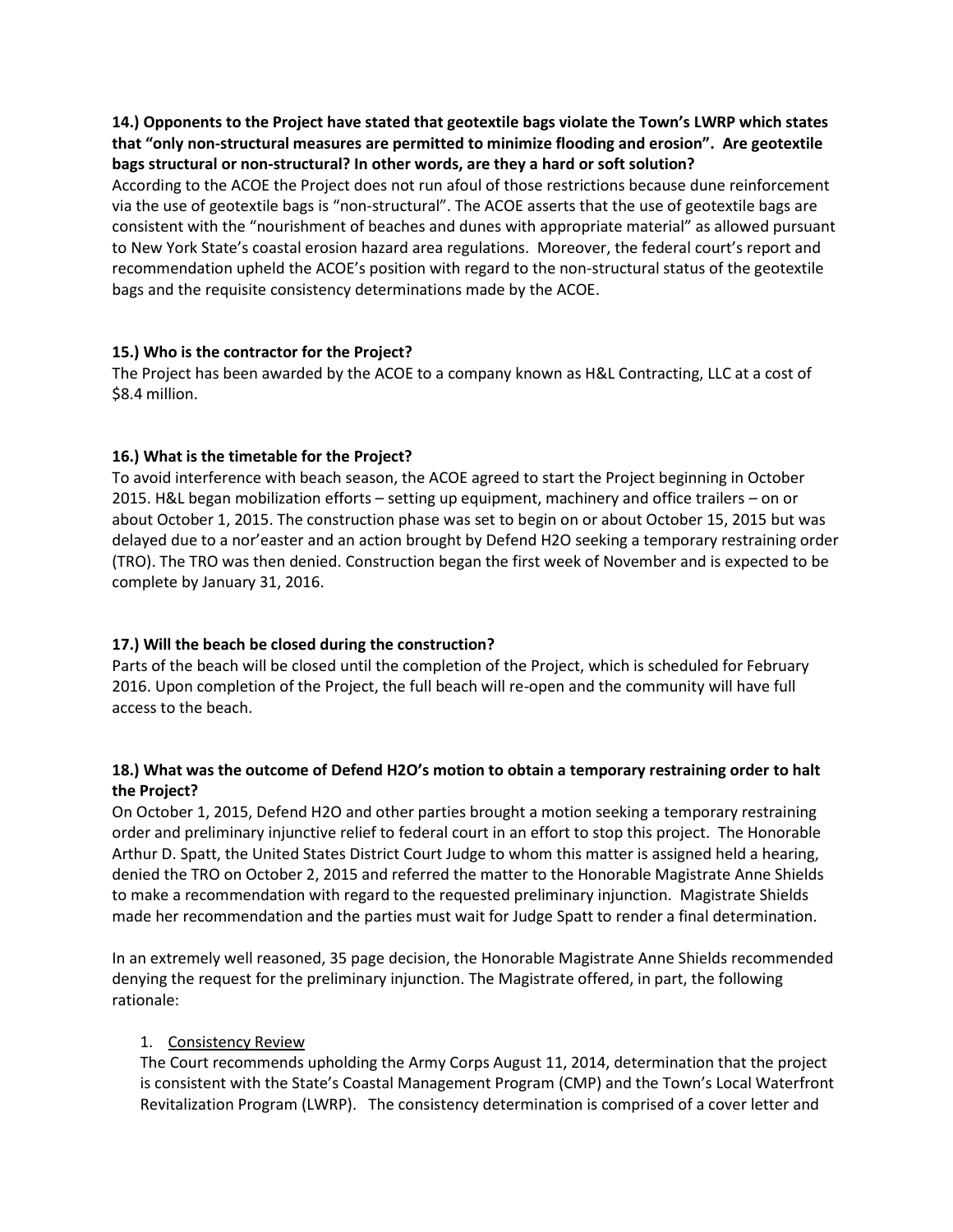two reports; one specifically addressing twenty-one potentially impacted LWRP policies and the other specifically addressing twenty-four potentially impacted CMP policies. The Court set forth the standard of review as requiring the proposed project be "carried out in a manner which is consistent to the maximum extent practicable with the enforceable policies of the approved CMP." On October 24, 2014, the State issued a concurrence with consistency determination and agreed with the Corps that the project was consistent with the State CMP and LWRP. Pursuant to federal case law, the court found that where the state agrees with the federal consistency determination, federal Coastal Zone Management Act compliance is complete and the project may proceed.

#### 2. NEPA Environmental Review

Likewise the Court recommends upholding the Corps environmental assessment of this project stating that "it is clear that, as a matter of substance, the Environmental Assessment and Finding of No Significant Impact (FONSI) are well supported documents. Indeed the Court specifically reviewed the "no action" alternative considered by the Corps, citing the Corps conclusion that taking no action would "likely result in major damage to structures and possibly human safety, since the majority of the Downtown Montauk project area lies within the 100 year floodplain. Therefore even no action has negative environmental consequences, since during catastrophic storm events, no action will probably mean a loss of property and potentially even human life."

### 3. Balance of Equities and Public Interest

The Court stated:

Although financial issues are significant, this courts recommendation as to the balance of equities question is not based solely upon the cost of delay and the loss of funding. Instead, the Court relies additionally on the clear public interest that will be hindered by a grant of the preliminary relief sought by Plaintiffs. There can be no question but that Long Islanders, including all those who live, work or visit the area sought to be protected by the project, have suffered catastrophic property and personal loss as a result of past hurricanes and other storms. New York's latest tragic flooding took place almost three years to the date of this opinion in the form of Hurricane Sandy. It was that event that finally led the Federal government to fully fund disaster relief aimed at protecting coastal communities and citizens from future storms….It is clear that any order delaying the project , for even a short period of time, will put the shoreline in danger, and expose Montauk's population to unnecessary risk. It is thus clear that the balance of equities and public interest weigh overwhelmingly against the injunctive relief sought.

## **19.) What is the Town Board's responsibility to the community?**

The Town Board is charged with the responsibility of protecting the health, safety and welfare of the people of the Town of East Hampton, and in this case Montauk. Municipalities enjoy the power to regulate persons and property for the purpose of securing the public health, safety, welfare, comfort, peace and prosperity of the municipality and its inhabitants. The Town Board cannot ignore the specific findings made in the Corps' environmental review nor can it ignore the Court's rationale in protecting the public's interest. While this may anger and disappoint those citizens protesting against the Project, the Town Board's charge under the law to protect its citizenry is paramount to any arguments that have presented to the Town Board. Indeed the Town Board has made every effort to listen to and consider the constituents that are protesting the Project. While community members are demanding that the Town Board share the costs of cancelling this project with the public, the potential monetary costs and damages are not the sole focus of the Corps, the Court or the Town Board. The potential risk to